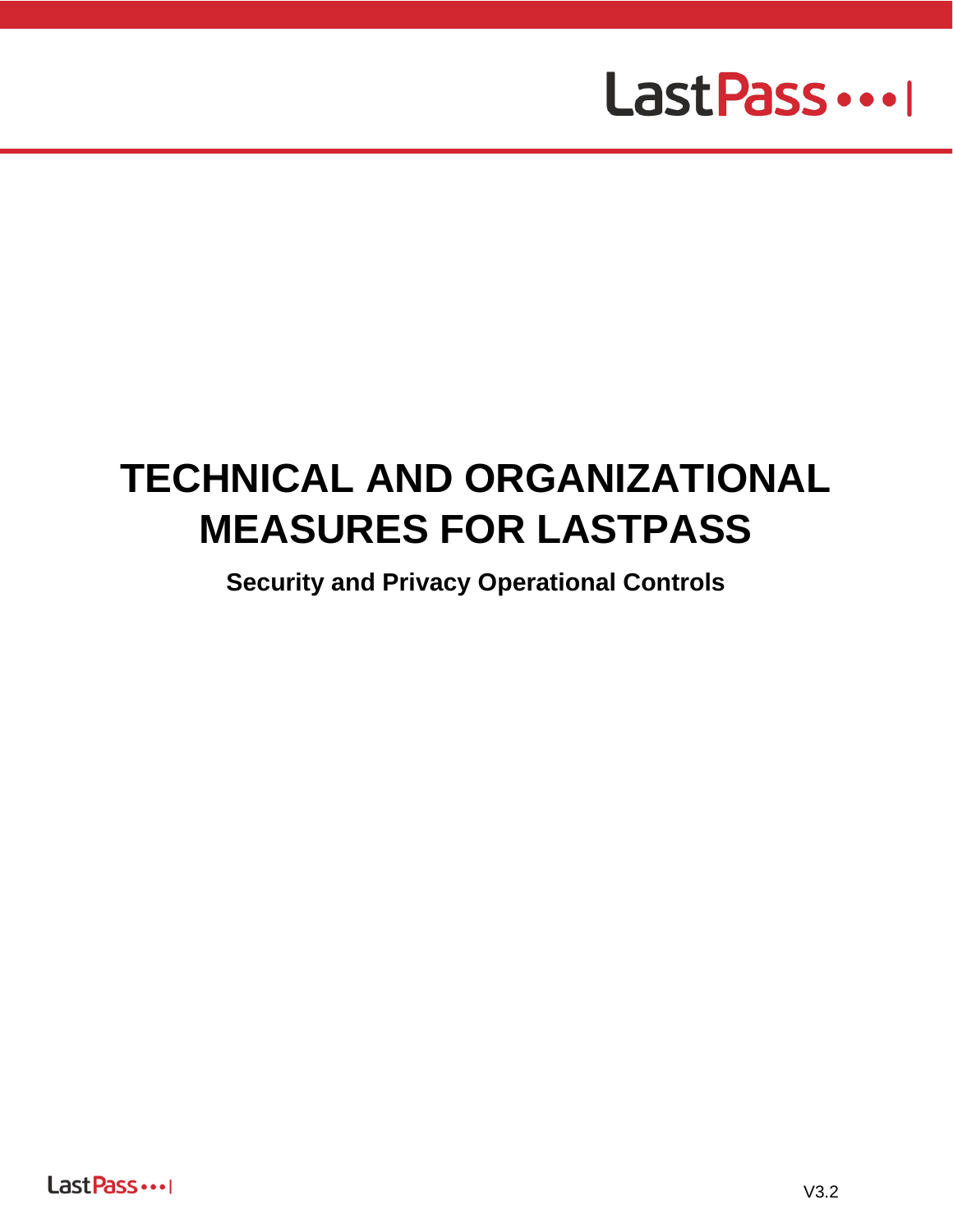# 1 Products and Services

This document describes the Technical and Organizational Measures (TOMs) for LastPass. LastPass is a password management and single sign-on (SSO) solution that enables users to securely store, create and access their user identity and login credentials for online applications and websites.

**LastPass Enterprise**: LastPass Enterprise now includes single sign-on (SSO) technology, with a robust catalog of 1,200+ pre-integrated apps, in addition to its existing market leading password management capabilities. LastPass Enterprise manages access for every entry point in a single solution.

**LastPass Multi-Factor Authentication (MFA)**: Going beyond standard two-factor authentication (2FA), LastPass MFA is designed to ensure that only the right users are accessing the right data at the right time, without unnecessary added complexity. Through the use of biometric factors like face and fingerprint ID coupled with contextual factors such as geolocation and IP address, LastPass MFA offers an intuitive authentication experience that's seamless for employees to use and easy for admins to deploy across cloud, legacy, on-premise apps and VPN.

**LastPass Identity**: LastPass Identity combines the features of LastPass Enterprise and LastPass MFA and provides a holistic view of end-user activity from a single dashboard that covers passwords, authentication, and all apps in use.

# 2 Product Architecture

The LastPass service features a vault, in which sensitive user data is stored and, based on utilization of a 'zero-knowledge' framework, accessed only by entering the user's master password, which is not maintained in unencrypted form by LastPass -- LastPass does not store and cannot access this password. User data input via the LastPass web or mobile application is encrypted with the user's unique key on their device and the AES-256 encrypted data is synced to LastPass for secure storage. The user can access and decrypt their data on demand with their master password – which occurs entirely at the user and device-level.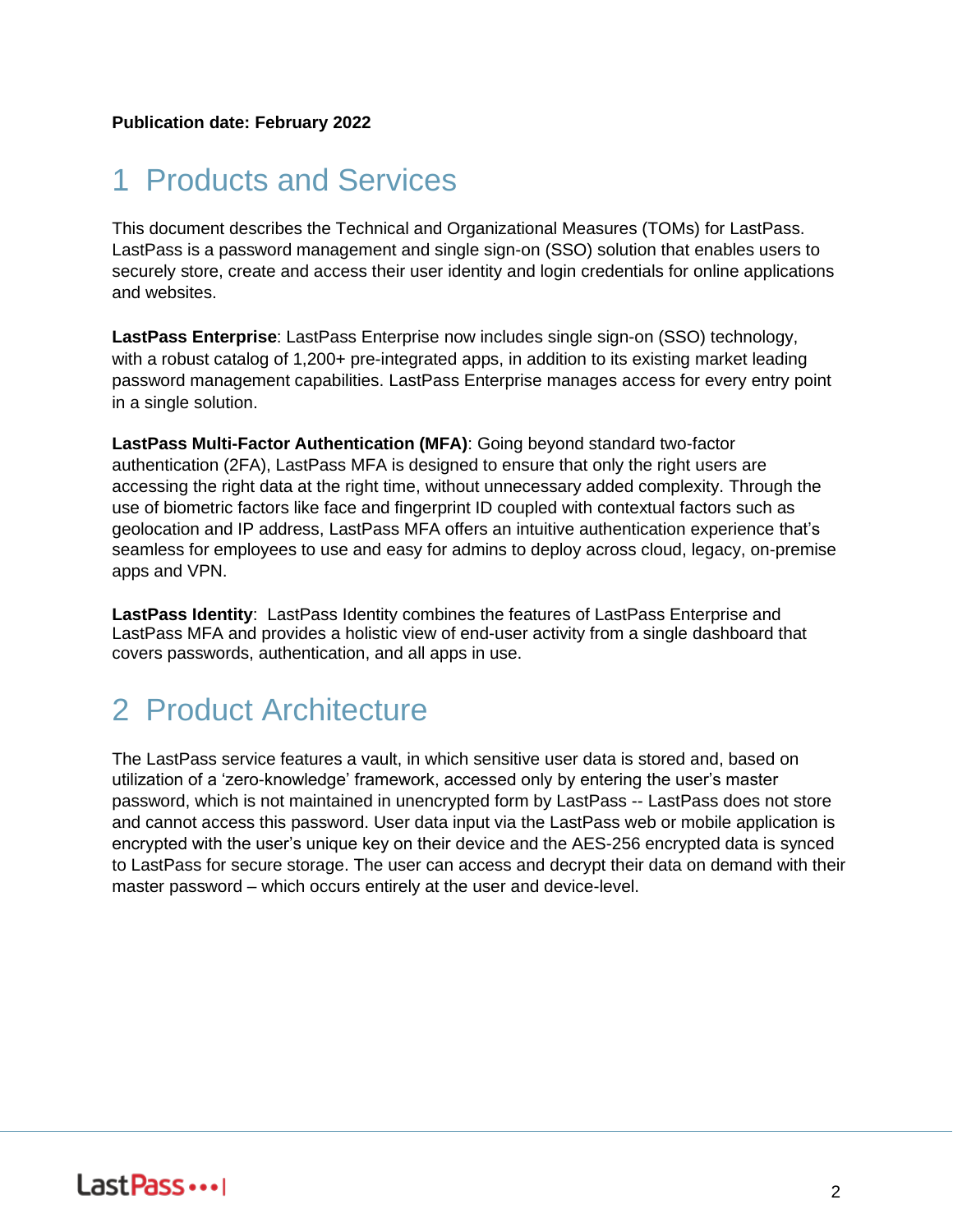

The LastPass infrastructure is designed to increase service reliability and reduce the risk of downtime from any single point of failure using, depending on data residency preferences (i.e., elected during account creation): (a) redundant, active-passive datacenters in the United States or Europe; or (b) world-class cloud hosting provider data centers in Australia, Singapore, India or Canada. All datacenters are located in hosted cloud or co-location facilities that monitor environmental conditions and provide around-the-clock physical security.

Further, LastPass offers offline access, which means that a user without an internet connection can still access a version of its encrypted vault (cached on their device from their last login) through the LastPass browser extension or mobile application. For details about the LastPass architecture, please refer to the [LastPass Technical Whitepaper.](https://www.lastpass.com/-/media/88a42919fbc646e6966f64c37fbd29ee.pdf)

# 3 LastPass Technical Controls

LastPass employs industry standard technical security controls appropriate to the nature and scope of the Services (as the term is defined in the Terms of Service) designed to safeguard the Service infrastructure and data residing therein. Find the Terms of Service a[t](http://www.logmein.com/legal/terms-and-conditions) [https://www.goto.com/company/legal/terms-and-conditions.](https://www.goto.com/company/legal/terms-and-conditions)

# Last Pass ...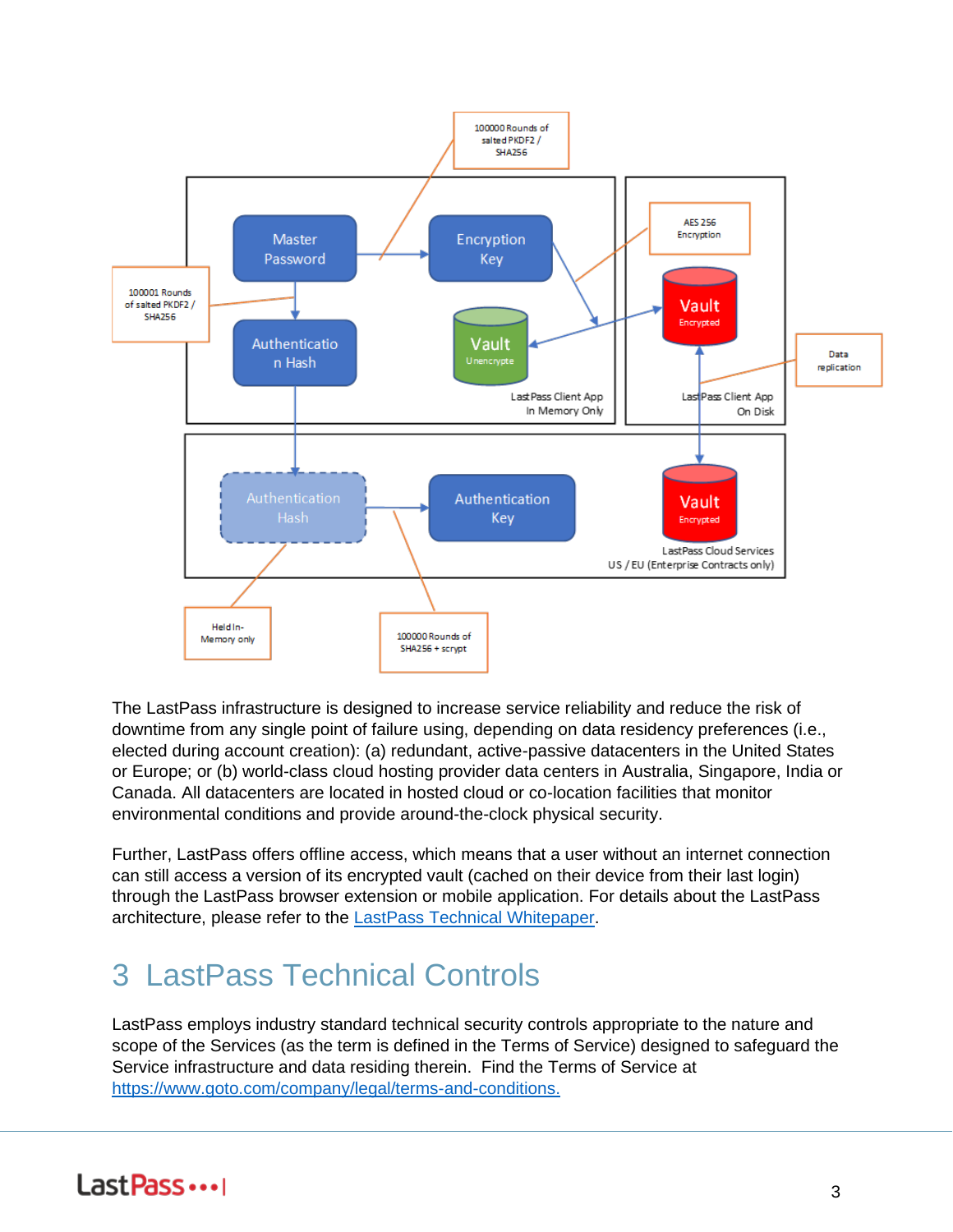## 3.1. Logical Access Control

Logical access control procedures are in place, designed to prevent or mitigate the threat of unauthorized application access and data loss in both the corporate and production environment. Employees are granted minimum (or "least privilege") access to specified LastPass systems, applications, networks, and devices as needed. Further, user privileges are segregated based on functional role and environment.

#### 3.2. Perimeter Defense and Intrusion Detection

LastPass employs industry standard perimeter protection tools, techniques, and services that are designed to prevent unauthorized network traffic from entering our product infrastructure. These include, but are not limited to:

- Intrusion detection systems that monitor systems, services, networks, and applications for unauthorized access
- Critical system and configuration file monitoring to prevent or reduce the likelihood of unauthorized modification
- A hosted and/or cloud-based application firewall and application-layer DDoS prevention service through which LastPass traffic is proxied, designed to block malicious server traffic
- A local application firewall that provides an additional layer of protection against OWASP top ten and other web application vulnerabilities and malicious traffic
- Host-based firewalls on LastPass web servers that filter inbound and outbound connections, including internal connections between LastPass systems

#### 3.3. Data Segregation

LastPass leverages a multi-tenant architecture, logically separated at the database level, based on a user's or organization's LastPass account. Only authenticated parties are granted access to relevant accounts.

#### 3.4. Physical Security

LastPass contracts with datacenters to provide physical security and environmental controls for server rooms that house production servers. These controls include:

- Video surveillance and recording
- Multi-factor authentication to highly sensitive areas
- Heating, ventilation and air conditioning temperature control
- Fire suppression and smoke detectors
- Uninterruptible power supply (UPS)
- Raised floors or comprehensive cable management
- Continuous monitoring and alerting
- Protections against common natural and man-made disasters, as required by the geography and location of the relevant datacenter
- Scheduled maintenance and validation of all critical security and environmental controls

# Last Pass ...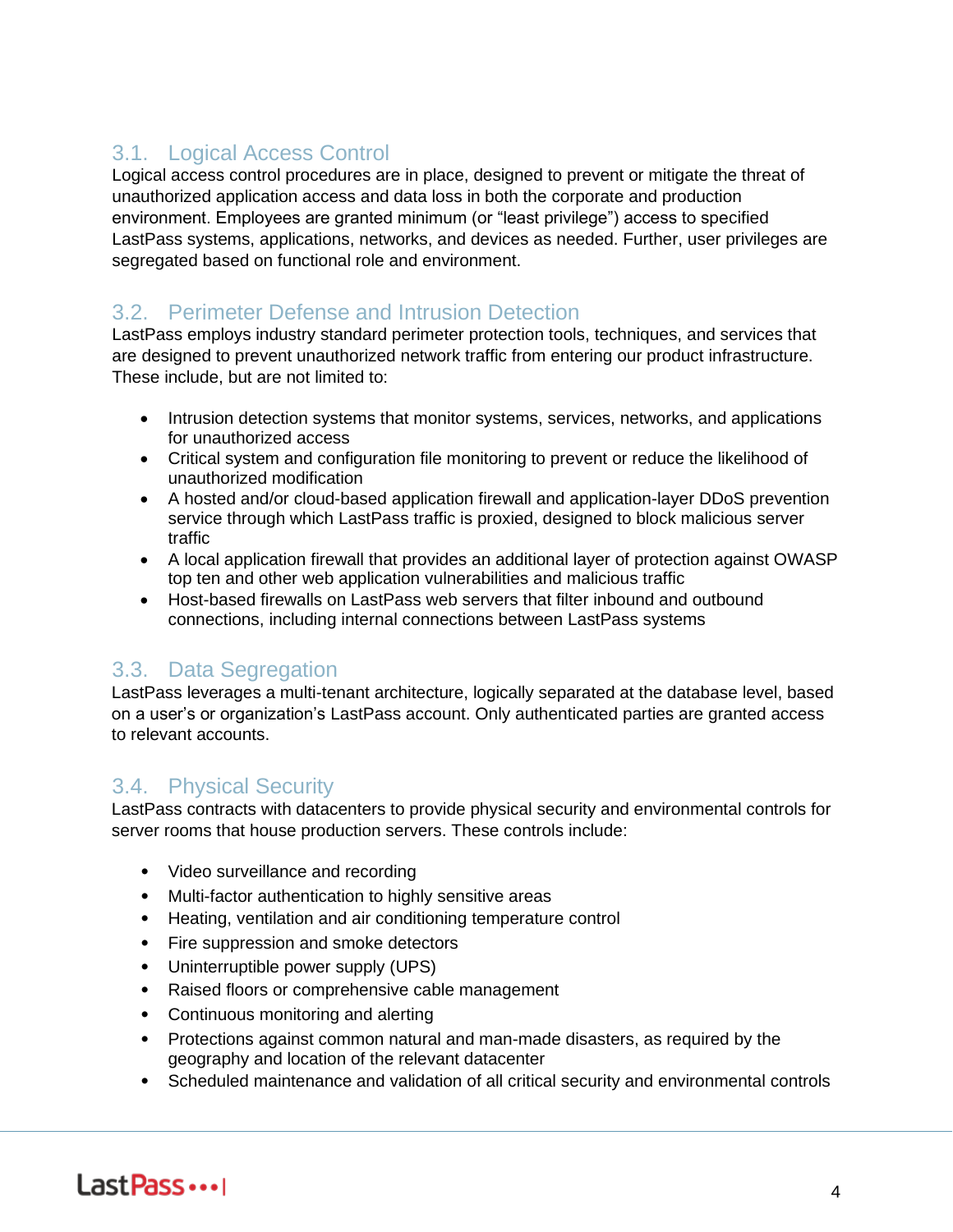LastPass limits physical access to production data centers to authorized individuals only. Access to an on-premise server room or third-party hosting facility requires the submission of a request through the relevant ticketing system and approval by the appropriate manager, as well as review and approval by Technical Operations. LastPass management reviews physical access logs to data centers and server rooms on at least a quarterly basis. Additionally, physical access to data centers is removed upon termination of previously authorized personnel.

#### 3.5. Data Backup, Disaster Recovery and Availability

LastPass operates, based on data residency preference (elected at new account creation), in: (a) fully redundant, active-passive datacenters in the United States or Europe; or (b) world-class cloud hosting provider data centers in Australia or Singapore. LastPass Password Manager and LastPass SSO functionalities are separated in distinct data centers. Each datacenter is capable of handling all LastPass user traffic.

All user data is stored in a redundant manner with automatic disaster recovery and failover using multiple datacenters.

LastPass backs-up Customer Content within the same datacenter in 24-hour and seven-day intervals. In addition, a corresponding back-up is made in a geographically distant datacenter every seven days and is retained for four weeks.

To ensure the safety of your data the LastPass SSO database leverages 7-day point-in-time restore (PITR) capability. Additionally, Long-Term Retention (LTR) backup will keep the first backup of a week for four weeks and the first backup of each month for three months as an additional safety feature.

If enabled, a secure, encrypted, local copy of a user's vault is stored automatically when a user connects to LastPass via a browser extension or mobile application. This cached version is designed to allow the user offline access to their data and vault when no internet connection is available.

#### 3.6. Malware Protection

Malware protection software with audit logging is deployed on all LastPass servers. Alerts indicating potential malicious activity are sent to an appropriate response team.

### 3.7. Encryption

LastPass maintains a cryptographic standard that aligns with recommendations from industry trade groups, government publications, and other relevant standards groups. This standard is periodically reviewed and, if deemed appropriate, selected technologies and ciphers may be updated.

LastPass utilizes cryptography to defend against brute-force password attacks. Sensitive data stored within a user's LastPass vault is encrypted using a unique encryption key that LastPass does not possess. This key is derived from a user's master password.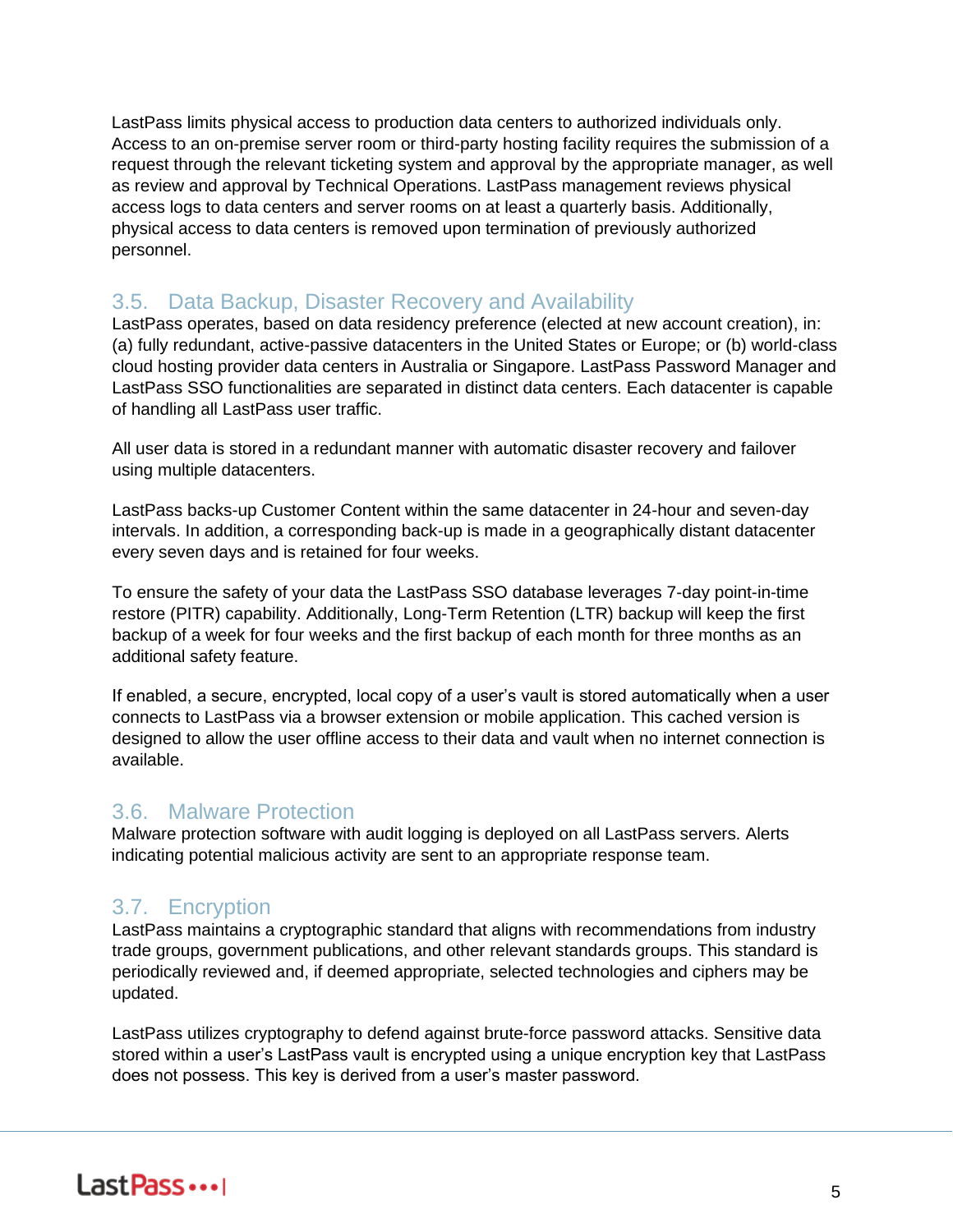#### User Authentication

To authenticate a user against the LastPass server, LastPass generates an authentication token by hashing a user's master password and email, now with a default 100,000 rounds of PBKDF2 with SHA-256 client-side, before sending the token to the server. The server then performs another 100,000 rounds of SHA-256 and script before comparing the result to a value stored in LastPass' database to determine if authentication was successful.

#### Vault Encryption at Rest

The LastPass browser extension or mobile application utilizes PBKDF2 with SHA-256 to derive a unique encryption key from a user's master password. This encryption key remains on the user's device (and is never received by LastPass) and is used to encrypt vault data with the AES-256 algorithm. On Windows devices, Windows Crypto APIs are used to add an extra layer of protection. The encrypted vault is transmitted over TLS to LastPass, and stored server-side in this encrypted state. In addition, the locally encrypted vault is cached on the user's device (after login), enabling offline access if needed.

#### SSO Encryption at Rest

LastPass SSO uses transparent data encryption, that encrypts the storage of the entire database by using a symmetric key called the database encryption key. This database encryption key is protected by the transparent data encryption protector, – a service-managed certificate.

On database startup, the encrypted database encryption key is decrypted and then used for decryption and re-encryption of the database files in the SQL Server Database Engine process. Transparent data encryption performs real-time I/O encryption and decryption of the data at the page level. Each page is decrypted when it's read into memory and then encrypted before being written to disk.

The built-in server certificate is unique for each server and the encryption algorithm used is AES 256. As the databases are in a geo-replication relationship, both the primary and geo-secondary database are protected by the primary database's parent server key. LastPass SSO temporarily stores SAML certificates for processing on encrypted storage using 256-bit AES encryption.

The certificates are automatically rotated in compliance with the internal security policy and the root key is protected by an internal secret store.

#### Encryption in Transit

To safeguard Customer Content in transit, it is first encrypted using AES-256 CBC mode and then again via Transport Layer Security (TLS) protocols when sent over HTTPS. In addition, LastPass uses the latest version of Secure Shell (SSH) with strong cipher suites for specified administrative functions.

In general, connectivity to sensitive systems and services including access to LastPass internal networks is protected by appropriate transport encryption technologies.

# Last Pass ...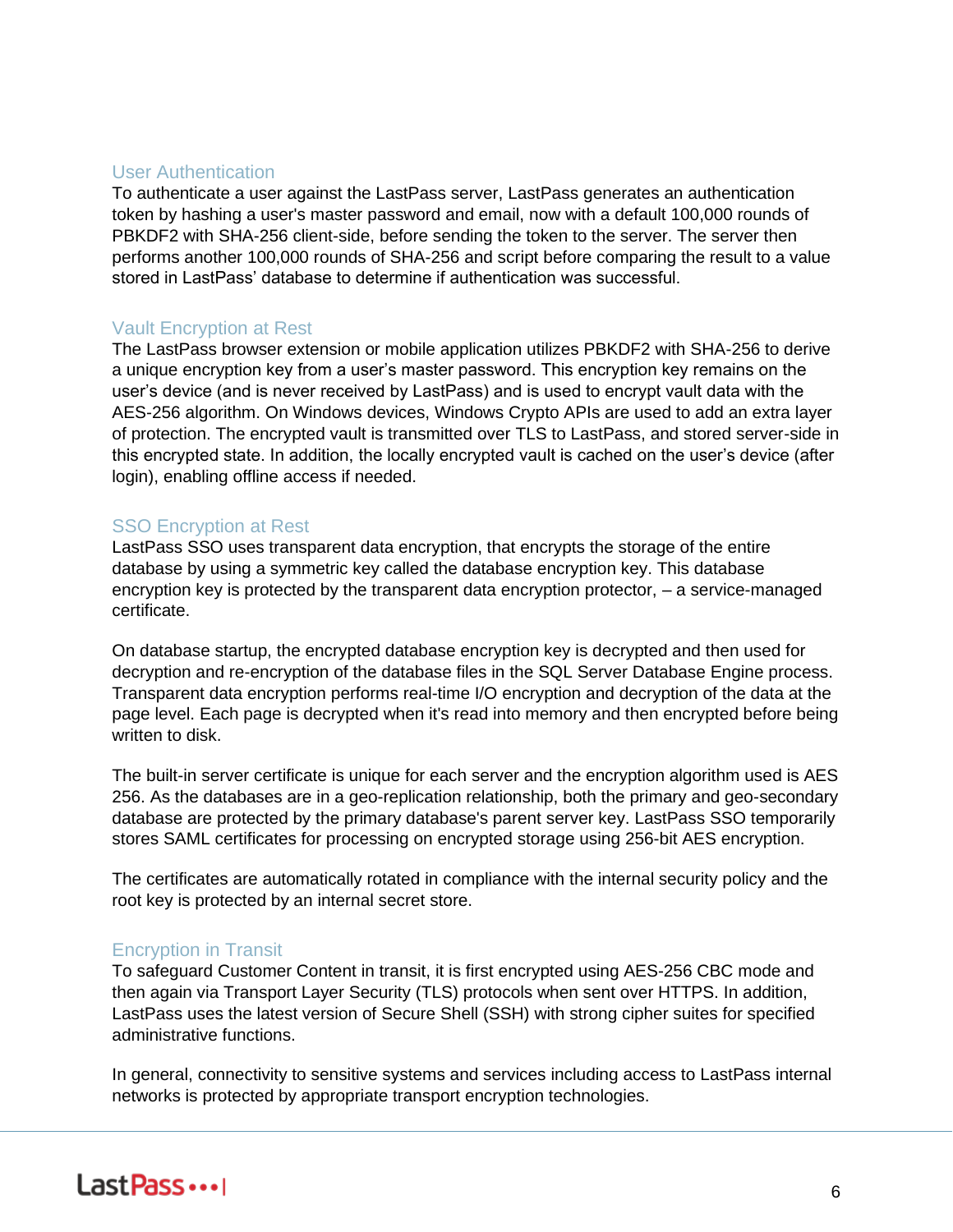### 3.8. LastPass Enterprise Functionality

#### Master Password Reset

LastPass Enterprise offers "Super Admin" functionality, in which the enterprise can assign select administrators (deemed Super Admins) master password reset rights that provide them the ability to reset a user's master password.

If Super Admins are assigned, when a new user is created or a master password is changed, a copy of the user's local key, used to encrypt and decrypt their vault, is encrypted to the Super Admin account. Only the Super Admin account can decrypt the local key to initiate a master password reset. LastPass does not allow Super Admins to access the contents of a user's vault via this functionality – only master password resets are permitted.

#### 3.9. Vulnerability Management

Internal and external system and network vulnerability scanning is conducted monthly. Dynamic and static application vulnerability testing, as well as penetration testing activities for targeted environments, are also performed periodically. These scanning and testing results are reported into network monitoring tools and, where appropriate and predicated on the criticality of any identified vulnerabilities, remediation action is taken.

Vulnerabilities are also communicated and managed with monthly and quarterly reports provided to the relevant development teams, as well as management.

### 3.10. Logging and Alerting

LastPass collects identified anomalous or suspicious traffic into relevant security logs in applicable production systems.

# 4 Organizational Controls

LastPass maintains a comprehensive set of organizational and administrative controls designed to protect the security and privacy posture of LastPass.

### 4.1. Security Policies and Procedures

LastPass maintains a comprehensive set of security policies and procedures aligned with business goals, compliance programs, and overall corporate governance. These policies and procedures are periodically reviewed and updated as necessary to ensure ongoing compliance.

#### 4.2. Standards Compliance

LastPass complies with applicable legal, financial, data privacy, and regulatory requirements, and maintains compliance with the following certifications and external audit reports:

• TRUSTe Enterprise Privacy & Data Governance Practices Certification to address operational privacy and data protection controls that are aligned with key privacy laws and [r](https://blog.logmeininc.com/logmein-furthers-commitment-to-data-privacy-with-truste-enterprise-privacy-certification-seal/?lang=en)ecognized privacy frameworks. To learn more, please visit our [blog post](https://www.goto.com/blog/logmein-furthers-commitment-to-data-privacy-with-truste-enterprise-privacy-certification-seal)[.](https://blog.logmeininc.com/logmein-furthers-commitment-to-data-privacy-with-truste-enterprise-privacy-certification-seal/?lang=en)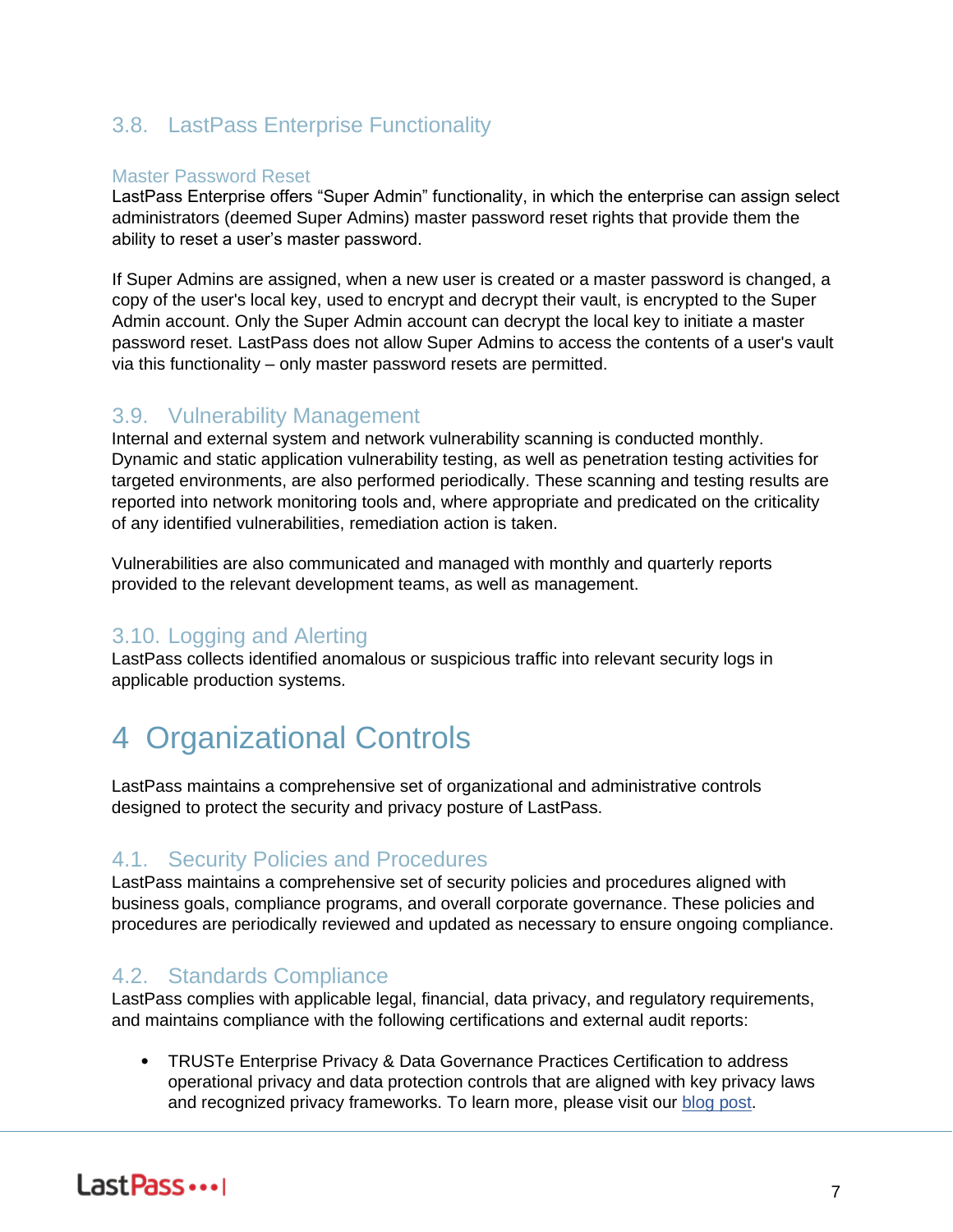- American Institute of Certified Public Accountants' (AICPA) Service Organization Control (SOC) 2 Type 2 attestation report. BSI Cloud Computing Catalogue (C5).
- American Institute of Certified Public Accountants (AICPA) Service Organization Control (SOC) 3 Type II attestation report
- Payment Card Industry Data Security Standard (PCI DSS) compliance for LastPass's eCommerce and payment environments
- Internal controls assessment as required under a Public Company Accounting Oversight Board (PCAOB) annual financial statements audit

### 4.3. Security Operations and Incident Management

LastPass's Security Operations Center (SOC) is staffed by the Security Operations team and is responsible for detecting and responding to security events. The SOC uses security sensors and analysis systems to identify potential issues and has developed an Incident Response Plan that dictates appropriate responses.

The Incident Response Plan is aligned with LastPass's critical communication processes, the Information Security Incident Management Policy, as well as associated standard operating procedures. It is designed to manage, identify and resolve relevant suspected or identified security events across its systems and Services, including LastPass. Per the Incident Response Plan, technical personnel are in place to identify potential information security-related events and vulnerabilities and to escalate any suspected or confirmed events to management when appropriate. Employees can report security incidents via email, phone and/or ticket, according to the process documented on the LastPass intranet site. All identified or suspected events are documented and escalated via standardized event tickets and triaged based upon criticality.

### 4.4. Application Security

LastPass's application security program follows the Microsoft Security Development Lifecycle (SDL) to secure product code. The core elements of this program are manual code reviews, threat modeling, static code analysis, dynamic analysis, and system hardening. In addition, LastPass participates in a bug bounty program (https://bugcrowd.com/lastpass) hosted by BugCrowd, which encourages external security researchers to responsibly disclose potential security vulnerabilities.

### 4.5. Personnel Security

Background checks, to the extent permitted by applicable law and as appropriate for the position, are performed globally on new employees prior to the date of hire. Results are maintained within an employee's job record. Background check criteria will vary depending upon the laws, job responsibility and leadership level of the potential employee and are subject to the common and acceptable practices of the applicable country.

### 4.6. Security Awareness and Training Programs

New hires are informed of security policies and the GoTo Code of Conduct and Business Ethics at orientation. This mandatory annual security and privacy training is provided to relevant personnel and managed by Talent Development with support from the Security Team. LastPass employees and temporary workers are informed regularly about security and privacy guidelines, procedures, policies and standards through various mediums including new hire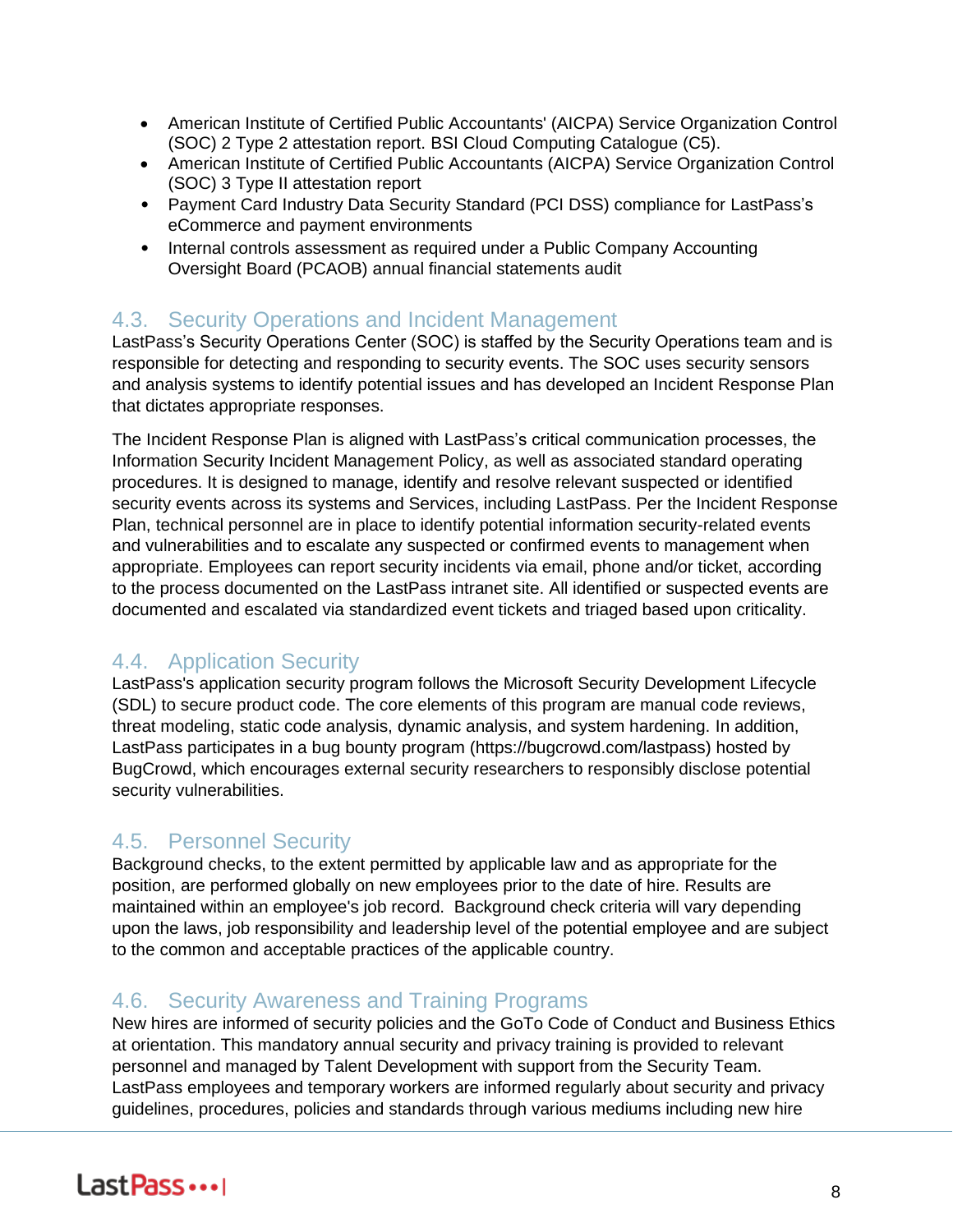onboarding kits, awareness campaigns, webinars with the CISO, a security champion program and the display of posters and other collateral, rotated at least bi-annually, that illustrate methods for securing data, devices, and facilities.

# 5 Privacy Practices

LastPass takes the privacy of its Customers, subscribers to the LastPass Services, and end users very seriously and is committed to disclosing relevant data handling and management practices in an open and transparent manner.

### 5.1. GDPR

The General Data Protection Regulation (GDPR) is a European Union (EU) law on data protection and privacy for individuals within the European Union. GDPR aims primarily to give control to its citizens and residents over their personal data and to simplify the regulatory environment across the EU. LastPass is compliant with the applicable provisions of GDPR. For more information, please visit [https://www.goto.com/company/trust/privacy.](https://www.goto.com/company/trust/privacy)

### 5.2. CCPA

LastPass hereby represents and warrants that it is in compliance with the California Consumer Privacy Act (CCPA). For more information, please visit [https://www.goto.com/company/trust/privacy.](https://www.goto.com/company/trust/privacy)

### 5.3. Data Protection and Privacy Policy

GoTo is pleased to offer a comprehensive, global [Data Processing Addendum](https://www.goto.com/company/legal) (DPA), available in [English](https://www.docusign.net/Member/PowerFormSigning.aspx?PowerFormId=87db4c61-3929-4ccb-ab58-b202e064c4a1) [a](https://www.docusign.net/Member/PowerFormSigning.aspx?PowerFormId=87db4c61-3929-4ccb-ab58-b202e064c4a1)nd [German,](https://www.docusign.net/Member/PowerFormSigning.aspx?PowerFormId=29541afa-3cf0-4d7c-90f8-e971a0866b8e&env=na1) to meet the requirements of the GDPR, CCPA, and beyond and which governs LastPass's processing of Personal Data.

Specifically, our DPA incorporates several GDPR-focused data privacy protections, including: (a) data processing details, sub-processor disclosures, etc. as required under Article 28; (b) EU Standard Contractual Clauses (also known as the EU Model Clauses); and (c) inclusion of LastPass's technical and organizational measures. Additionally, to account for CCPA coming into force, we have updated our global DPA to include: (a) revised definitions which are mapped to CCPA; (b) access and deletion rights; and (c) warranties that LastPass will not sell our users' 'personal information.'

For visitors to our webpages, GoTo discloses the types of information it collects and uses to provide, maintain, enhance, and secure its Services in its [Privacy Policy](https://www.goto.com/company/legal/privacy) on the public website. The company may, from time to time, update the Privacy Policy to reflect changes to its information practices and/or changes in applicable law, but will provide notice on its website for any material changes prior to any such change taking effect.

### 5.4. Transfer Frameworks

LastPass has a robust global data protection program which takes into account applicable law and supports lawful international transfers under the following frameworks: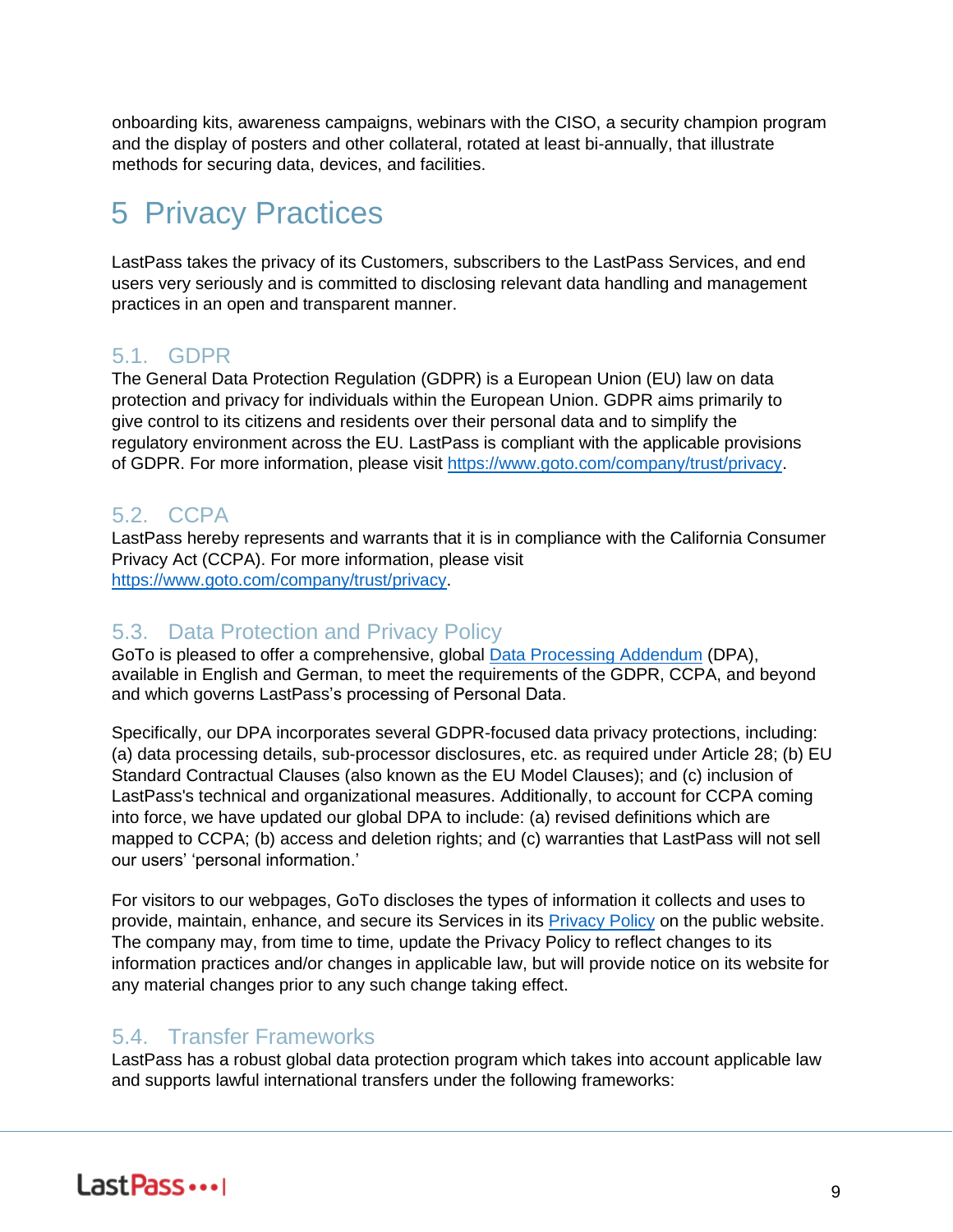#### 5.4.1 Standard Contractual Clauses

The Standard Contractual Clauses (or "SCCs") are standardized contractual terms, recognized and adopted by the European Commission, whose primary purpose are to ensure that any personal data leaving the European Economic Area ("EEA") will be transferred in compliance with EU data-protection law. LastPass has invested in a world-class data privacy program designed to meet the exacting requirements of the SCCs for the transfer of personal data. LastPass offers customers SCCs, sometimes referred to as EU Model Clauses, that make specific guarantees around transfers of personal data for in-scope LastPass services as part of its global DPA. Execution of the SCCs helps ensure that LastPass customers can freely move data from the EEA to the rest of the world.

#### Supplemental Measures

In addition to the measures specified in these TOMs, GoTo has created the following [FAQ](https://logmeincdn.azureedge.net/legal/international-data-transfers-faq.pdf) designed to outline its supplemental measures utilized to support lawful transfers under Chapter 5 of the GDPR and address and guide any "case-by-case" analyses recommended by the European Court of Justice in conjunction with the SCCs.

#### 5.4.2 APEC CBPR and PRP Certifications

GoTo has additionally obtained Asia-Pacific Economic Cooperation ("APEC") Cross-Border Privacy Rules ("CBPR") and Privacy Recognition for Processors ("PRP") certifications. The APEC CBPR and PRP frameworks are the first data regulation frameworks approved for the transfer of personal data across APEC-member countries and were obtained and independently validated through TrustArc, an APEC-approved third-party leader in data protection compliance.

#### 5.5. Return and Deletion of Customer Content

LastPass users can delete their own accounts and associated Content via the "Delete your Account" page located at [https://lastpass.com/delete\\_account.php.](https://lastpass.com/delete_account.php) Users without access to their LastPass vault and/or email address can submit a service request to the Care team, who will authenticate the user and delete the account and Content within 30 days of the request.

Free accounts, including the Content located therein, shall automatically be deleted after two (2) years of inactivity (i.e., no logins).

#### 5.6. Sensitive Data

While LastPass aims to protect and safeguard all Customer Content, regulatory and contractual limitations require us to restrict the use of LastPass for certain types of information. Unless Customer has written permission from LastPass, the following data must not be uploaded or generated to LastPass:

- Government-issued identification numbers and images of identification documents.
- Information related to an individual's health, including, but not limited to, Personal Health Information (PHI) as identified in the U.S. Health Insurance Portability and Accountability Act (HIPAA), as well as other relevant applicable laws and regulations.